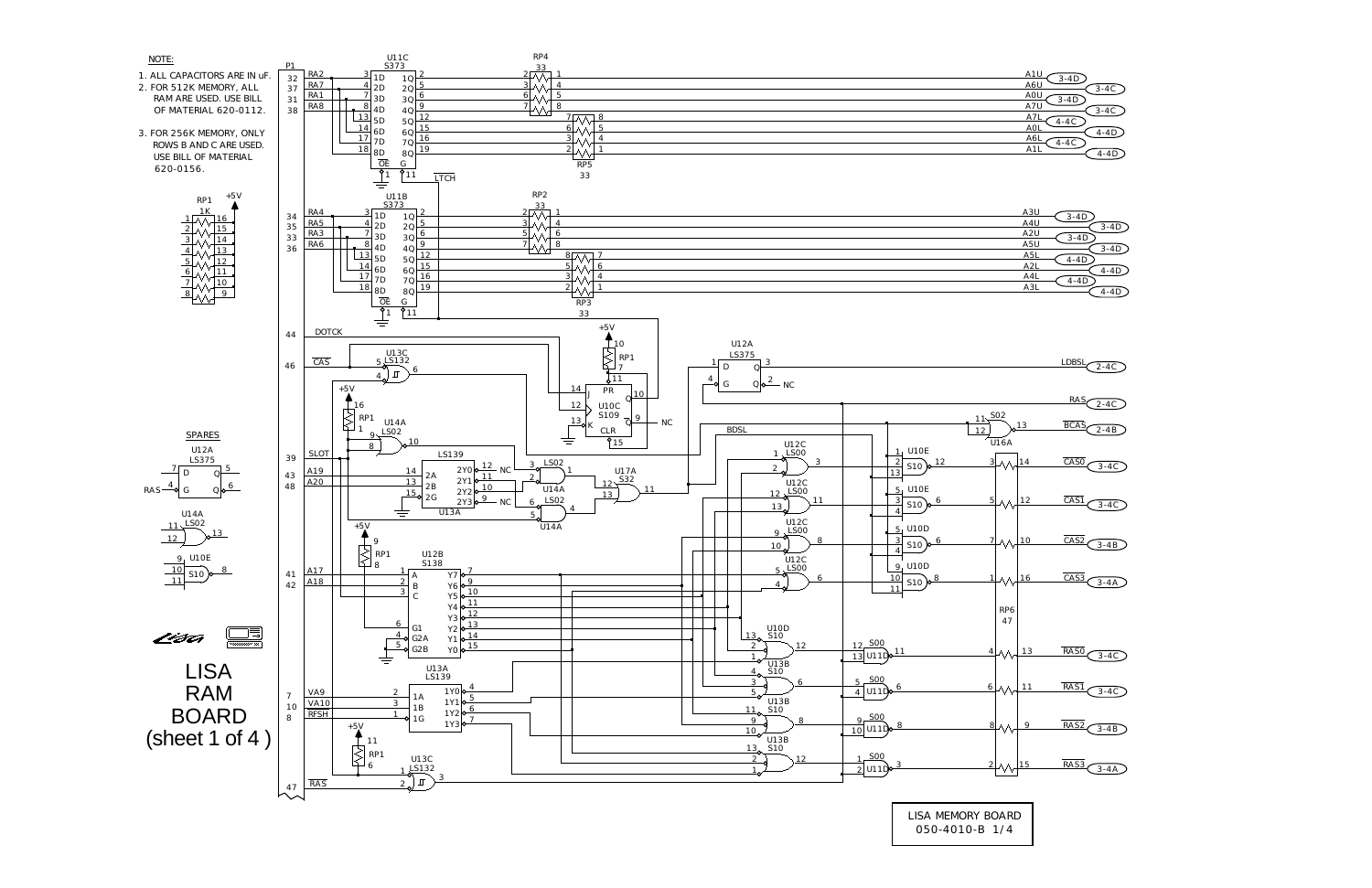

<sup>050-4010-</sup>B 2/4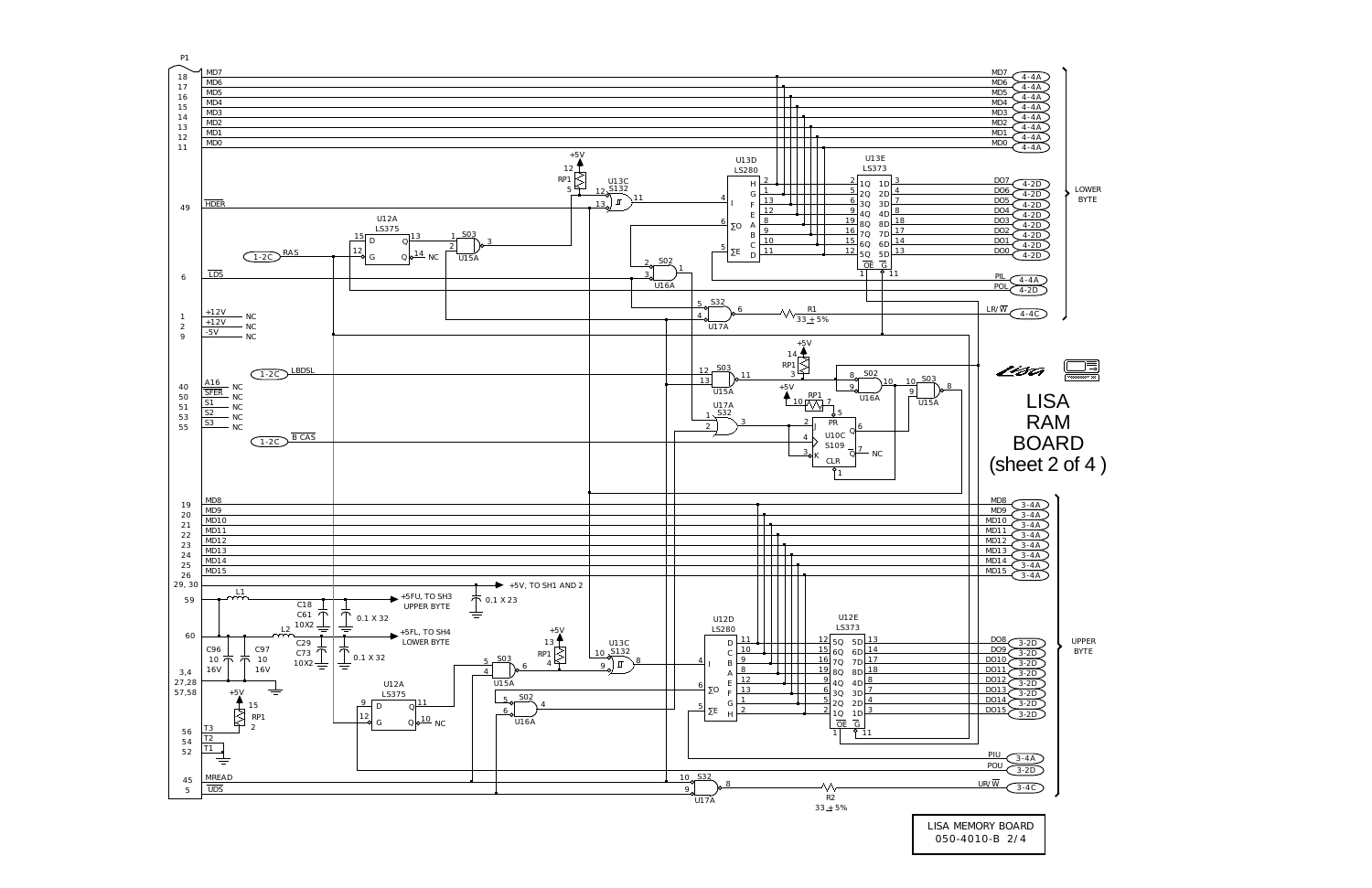

UPPER BYTE

LISA MEMORY BOARD 050-4010-B 3/4

| - L            |  |
|----------------|--|
| <u> 15  </u>   |  |
| 14             |  |
| <u> 13  </u>   |  |
| 12             |  |
| 11             |  |
| 10             |  |
| $\overline{9}$ |  |
|                |  |